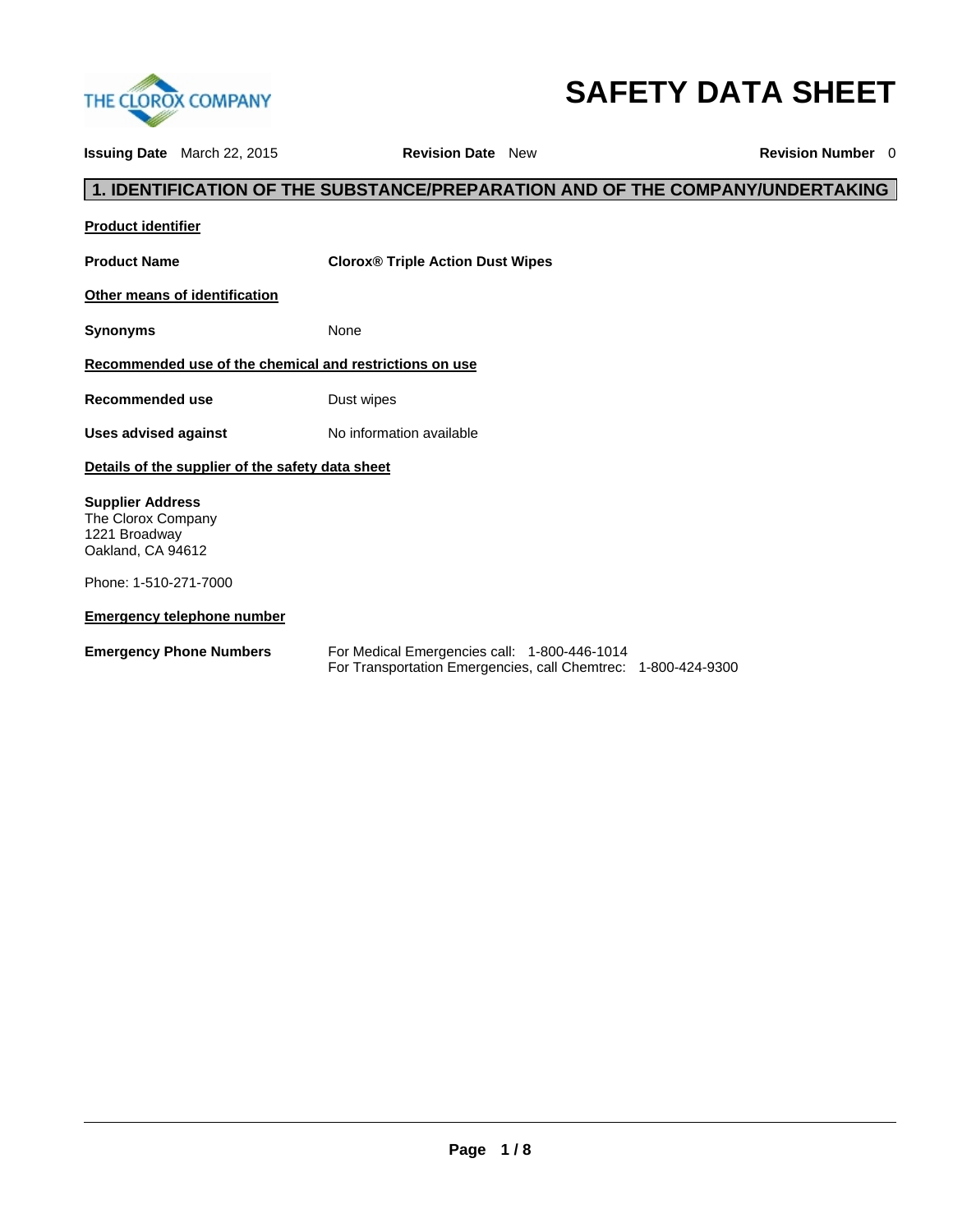# **2. HAZARDS IDENTIFICATION**

#### **Classification**

This product is not considered hazardous by the 2012 OSHA Hazard Communication Standard (29 CFR 1910.1200).

#### **GHS Label elements, including precautionary statements**

## **Emergency Overview**

This product is not considered hazardous by the 2012 OSHA Hazard Communication Standard (29 CFR 1910.1200).

**Appearance** Yellow, non-woven wipes **Physical State** Non-woven wipes **Odor** None

**Precautionary Statements - Prevention**  None

**Precautionary Statements - Response**  None

**Precautionary Statements - Storage**  None

**Precautionary Statements - Disposal None** 

**Hazards not otherwise classified (HNOC)**  Not applicable

**Unknown Toxicity**  None of the mixture consists of ingredient(s) of unknown toxicity

**Other information**  No information available

## **Interactions with Other Chemicals**

No information available.

# **3. COMPOSITION/INFORMATION ON INGREDIENTS**

This product contains no substances that at their given concentrations are considered to be hazardous to health.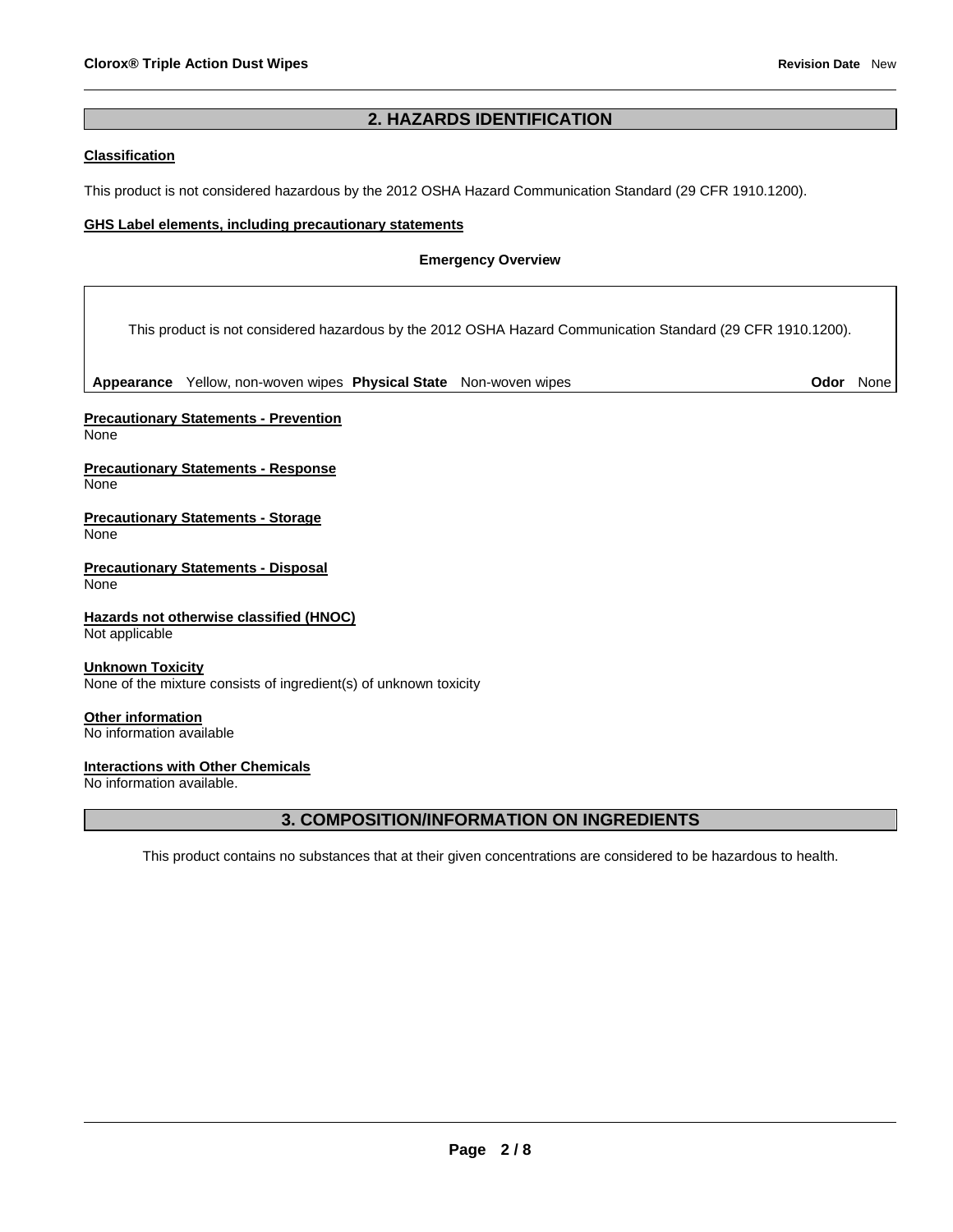# **4. FIRST AID MEASURES**

| <b>First aid measures</b>                                                  |                                                                         |  |  |  |  |  |
|----------------------------------------------------------------------------|-------------------------------------------------------------------------|--|--|--|--|--|
| <b>General Advice</b>                                                      | Show this safety data sheet to the doctor in attendance.                |  |  |  |  |  |
| <b>Eye Contact</b>                                                         | Rinse with plenty of water. If irritation persists, call a doctor.      |  |  |  |  |  |
| <b>Skin Contact</b>                                                        | Rinse skin with plenty of water. If irritation persists, call a doctor. |  |  |  |  |  |
| <b>Inhalation</b>                                                          | Move to fresh air. If breathing problems develop, call a doctor.        |  |  |  |  |  |
| Ingestion                                                                  | Drink a glassful of water. Call a doctor or poison control center.      |  |  |  |  |  |
| Most important symptoms and effects, both acute and delayed                |                                                                         |  |  |  |  |  |
| <b>Most Important Symptoms and</b><br><b>Effects</b>                       | None known.                                                             |  |  |  |  |  |
| Indication of any immediate medical attention and special treatment needed |                                                                         |  |  |  |  |  |
| <b>Notes to Physician</b>                                                  | Treat symptomatically.                                                  |  |  |  |  |  |
| <b>5. FIRE-FIGHTING MEASURES</b>                                           |                                                                         |  |  |  |  |  |

# **Suitable Extinguishing Media**

Use extinguishing measures that are appropriate to local circumstances and the surrounding environment.

#### **Unsuitable Extinguishing Media**

CAUTION: Use of water spray when fighting fire may be inefficient.

#### **Specific Hazards Arising from the Chemical**

#### **Hazardous Combustion Products**

Oxides of carbon.

#### **Explosion Data**

**Sensitivity to Mechanical Impact No.** 

**Sensitivity to Static Discharge Mo.** 

#### **Protective equipment and precautions for firefighters**

As in any fire, wear self-contained breathing apparatus pressure-demand, MSHA/NIOSH (approved or equivalent) and full protective gear.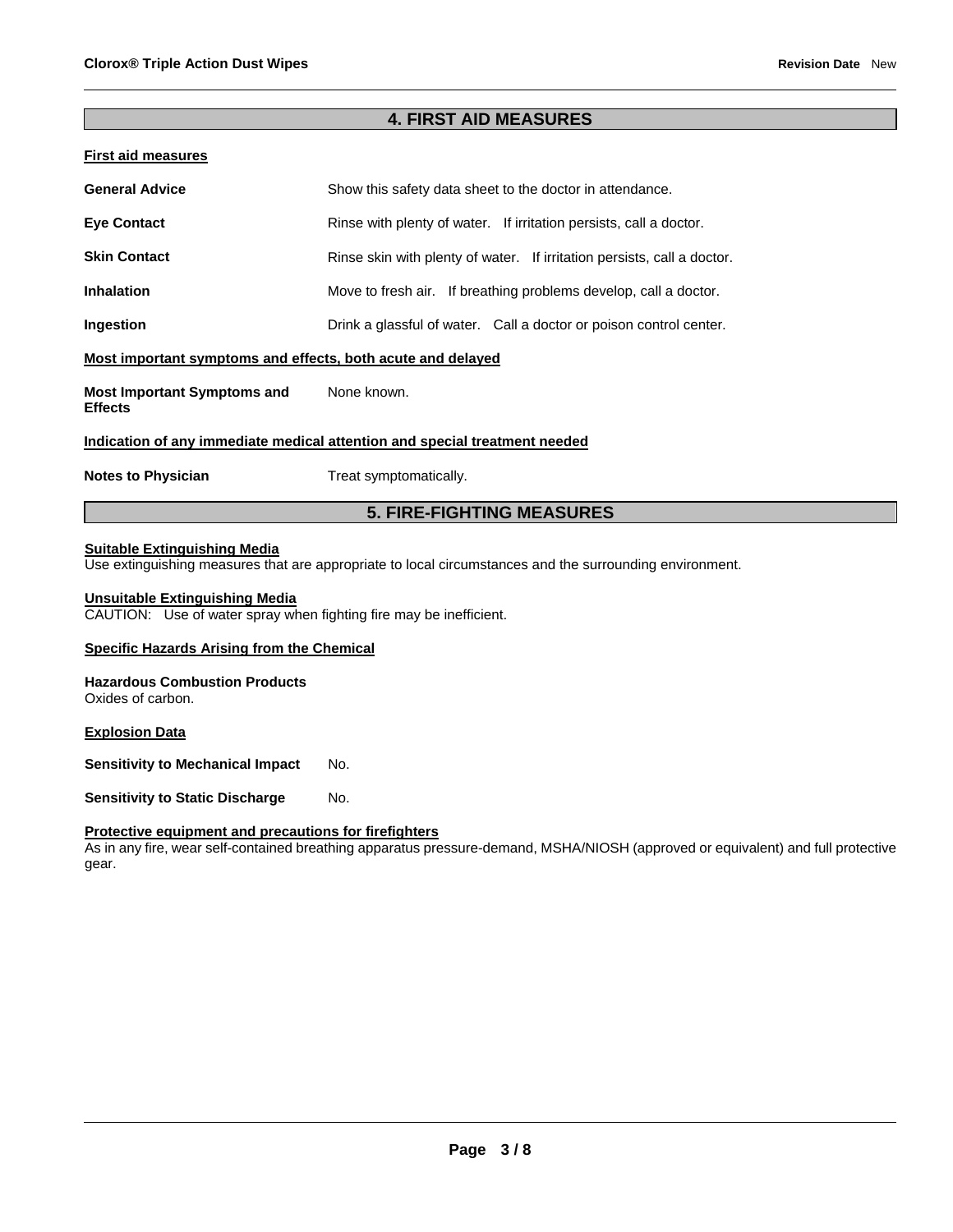# **6. ACCIDENTAL RELEASE MEASURES**

#### **Personal precautions, protective equipment and emergency procedures**

| <b>Personal Precautions</b>                          | None known.                                                                                                                                                     |  |  |  |  |
|------------------------------------------------------|-----------------------------------------------------------------------------------------------------------------------------------------------------------------|--|--|--|--|
| <b>Other Information</b>                             | Refer to protective measures listed in Sections 7 and 8.                                                                                                        |  |  |  |  |
| <b>Environmental precautions</b>                     |                                                                                                                                                                 |  |  |  |  |
| <b>Environmental Precautions</b>                     | See Section 12 for additional ecological information.                                                                                                           |  |  |  |  |
| Methods and material for containment and cleaning up |                                                                                                                                                                 |  |  |  |  |
| <b>Methods for Containment</b>                       | Prevent further leakage or spillage if safe to do so.                                                                                                           |  |  |  |  |
| <b>Methods for Cleaning Up</b>                       | Wash residual down to sanitary sewer. Contact the sanitary treatment<br>Containerize.<br>facility in advance to assure ability to process washed-down material. |  |  |  |  |

# **7. HANDLING AND STORAGE**

## **Precautions for safe handling**

Handling **Handle in accordance with good industrial hygiene and safety practice.** 

## **Conditions for safe storage, including any incompatibilities**

**Storage Example 20 Storage Research 20 Storage Research 20 Storage Research 20 Storage 20 Storage 20 Storage 20 Storage 20 Storage 20 Storage 20 Storage 20 Storage 20 Storage 20 Storage 20 Storage 20 Storage 20 St** 

**Incompatible Products** None known.

# **8. EXPOSURE CONTROLS/PERSONAL PROTECTION**

| <b>8. EXPOSURE CONTROLS/PERSONAL PROTECTION</b>                       |                                                                                                                                                                                                                             |  |  |  |
|-----------------------------------------------------------------------|-----------------------------------------------------------------------------------------------------------------------------------------------------------------------------------------------------------------------------|--|--|--|
| <b>Control parameters</b>                                             |                                                                                                                                                                                                                             |  |  |  |
| <b>Exposure Guidelines</b>                                            | This product does not contain any ingredients with occupational exposure limits that are at<br>concentrations below their cut-off values/concentrations and that contribute to the hazard<br>classification of the product. |  |  |  |
| Appropriate engineering controls                                      |                                                                                                                                                                                                                             |  |  |  |
| <b>Engineering Measures</b>                                           | Showers<br>Eyewash stations<br>Ventilation systems                                                                                                                                                                          |  |  |  |
| Individual protection measures, such as personal protective equipment |                                                                                                                                                                                                                             |  |  |  |
| <b>Eye/Face Protection</b>                                            | No special protective equipment required.                                                                                                                                                                                   |  |  |  |
| <b>Skin and Body Protection</b>                                       | No special protective equipment required.                                                                                                                                                                                   |  |  |  |
| <b>Respiratory Protection</b>                                         | No protective equipment is required.                                                                                                                                                                                        |  |  |  |
| <b>Hygiene Measures</b>                                               | Handle in accordance with good industrial hygiene and safety practice.                                                                                                                                                      |  |  |  |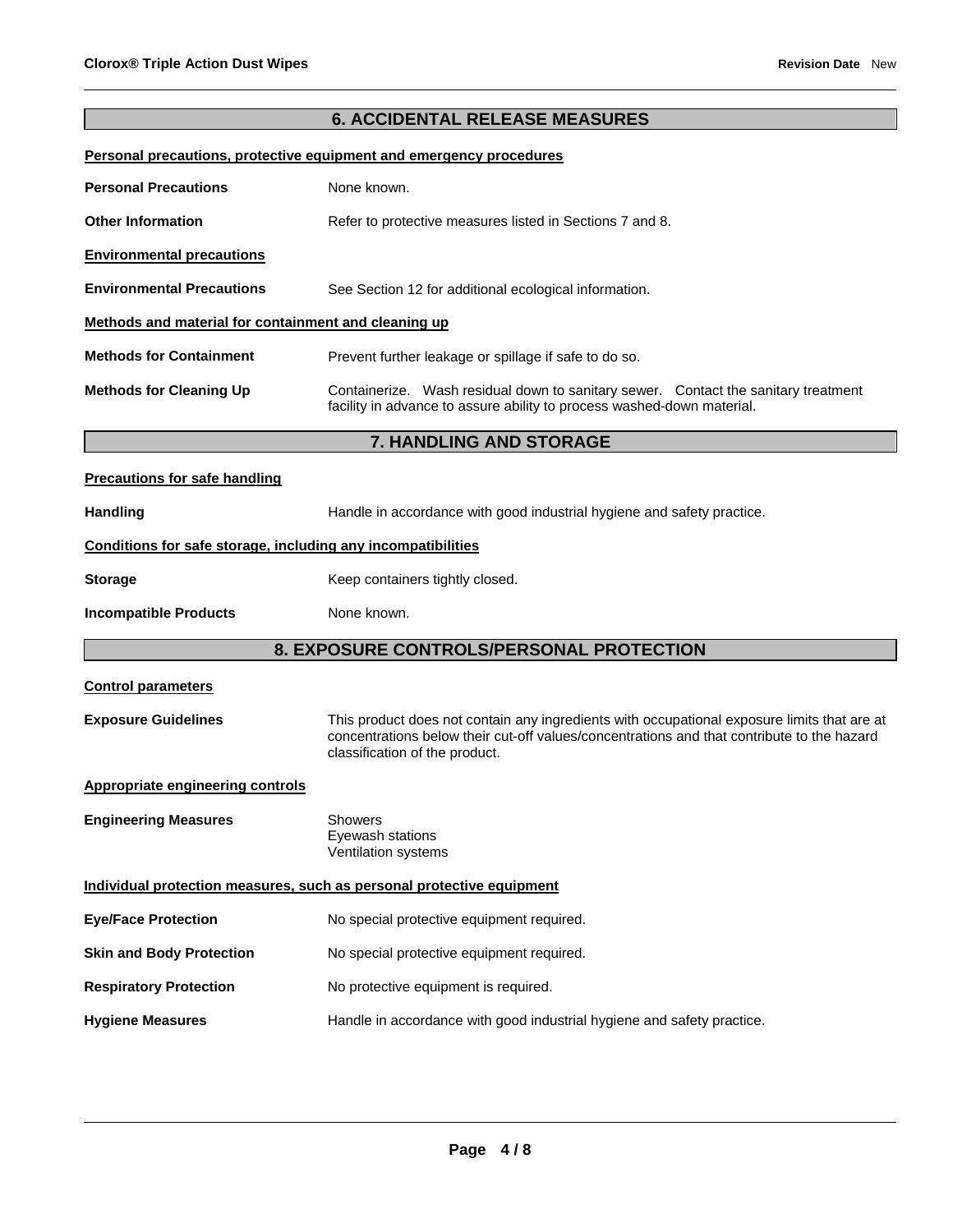# **9. PHYSICAL AND CHEMICAL PROPERTIES**

## **Physical and Chemical Properties**

| <b>Physical State</b>                                   | Non-woven wipes        |                       |                          |
|---------------------------------------------------------|------------------------|-----------------------|--------------------------|
| Appearance                                              | Non-woven wipes        | Odor                  | None                     |
| <b>Color</b>                                            | Yellow non-woven wipes | <b>Odor Threshold</b> | No information available |
| <b>Property</b>                                         | <b>Values</b>          | <b>Remarks/Method</b> |                          |
| рH                                                      | No data available      | None known            |                          |
| <b>Melting/freezing point</b>                           | No data available      | None known            |                          |
| Boiling point / boiling range                           | No data available      | None known            |                          |
| <b>Flash Point</b>                                      | No data available      | None known            |                          |
| <b>Evaporation rate</b>                                 | No data available      | None known            |                          |
| Flammability (solid, gas)                               | No data available      | None known            |                          |
| <b>Flammability Limits in Air</b>                       |                        |                       |                          |
| <b>Upper flammability limit</b>                         | No data available      | None known            |                          |
| <b>Lower flammability limit</b>                         | No data available      | None known            |                          |
| Vapor pressure                                          | No data available      | None known            |                          |
| Vapor density                                           | No data available      | None known            |                          |
| <b>Specific Gravity</b>                                 | No data available      | None known            |                          |
| <b>Water Solubility</b>                                 | Insoluble              | None known            |                          |
| Solubility in other solvents                            | No data available      | None known            |                          |
| Partition coefficient: n-octanol/waterNo data available |                        | None known            |                          |
| <b>Autoignition temperature</b>                         | No data available      | None known            |                          |
| <b>Decomposition temperature</b>                        | No data available      | None known            |                          |
| <b>Kinematic viscosity</b>                              | No data available      | None known            |                          |
| <b>Dynamic viscosity</b>                                | No data available      | None known            |                          |
| <b>Explosive Properties</b>                             | Not explosive          |                       |                          |
| <b>Oxidizing Properties</b>                             | No data available      |                       |                          |
| <b>Other Information</b>                                |                        |                       |                          |
| <b>Softening Point</b>                                  | No data available      |                       |                          |
| <b>VOC Content (%)</b>                                  | No data available      |                       |                          |
| <b>Particle Size</b>                                    | No data available      |                       |                          |
| <b>Particle Size Distribution</b>                       | No data available      |                       |                          |

# **10. STABILITY AND REACTIVITY**

# **Reactivity**

No data available.

**Chemical stability**  Stable under recommended storage conditions.

**Possibility of Hazardous Reactions**  None known.

**Conditions to avoid**  None known.

**Incompatible materials** None known.

**Hazardous Decomposition Products**

None known.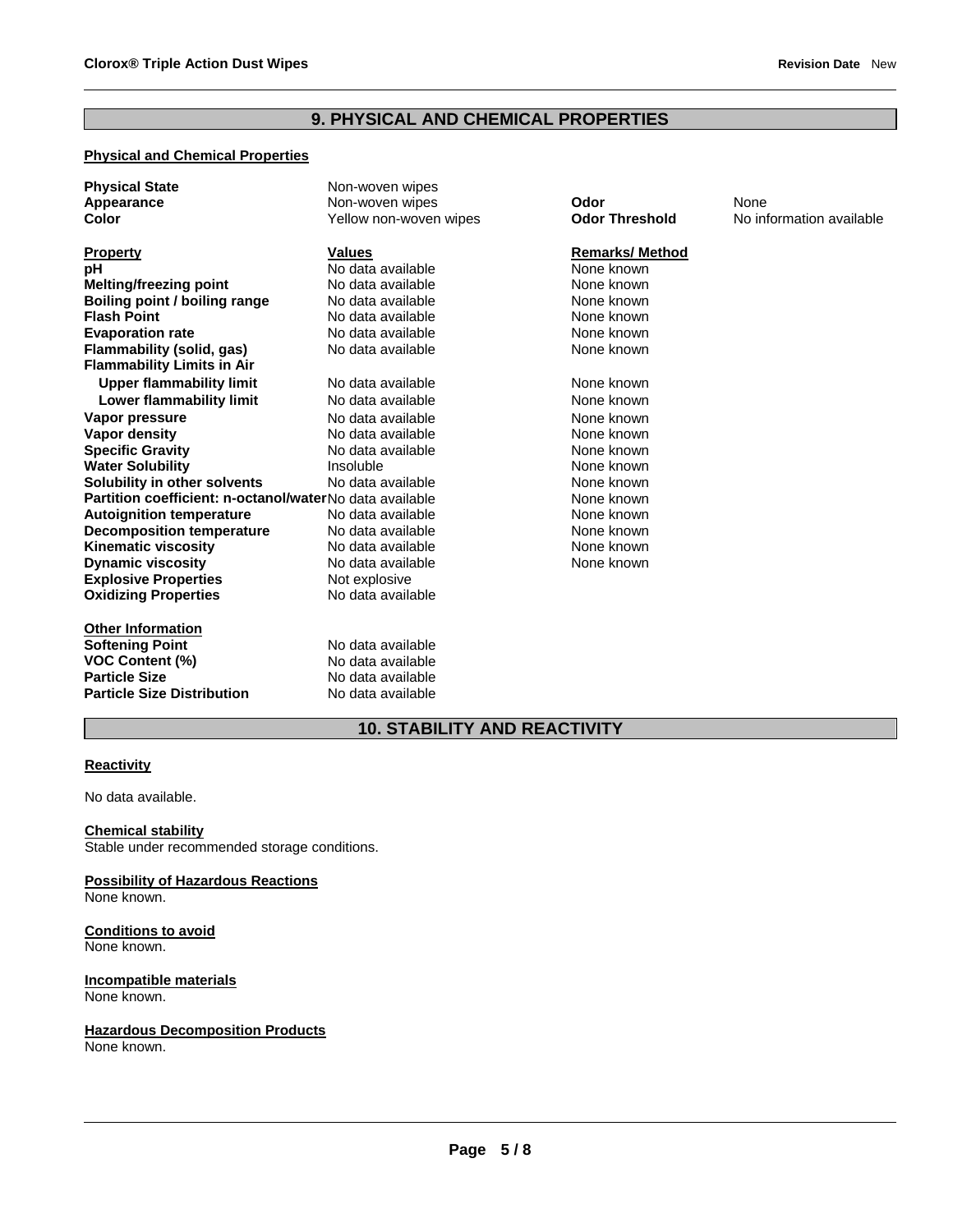# **11. TOXICOLOGICAL INFORMATION**

#### **Information on likely routes of exposure**

| <b>Product Information</b>                                                                 |                                                                                            |  |  |  |  |
|--------------------------------------------------------------------------------------------|--------------------------------------------------------------------------------------------|--|--|--|--|
| <b>Inhalation</b>                                                                          | No effects expected.                                                                       |  |  |  |  |
| <b>Eye Contact</b>                                                                         | No effects expected.                                                                       |  |  |  |  |
| <b>Skin Contact</b>                                                                        | No effects expected.                                                                       |  |  |  |  |
| Ingestion                                                                                  | Ingestion may cause choking.                                                               |  |  |  |  |
| Information on toxicological effects                                                       |                                                                                            |  |  |  |  |
| <b>Symptoms</b><br>No effects expected                                                     |                                                                                            |  |  |  |  |
| Delayed and immediate effects as well as chronic effects from short and long-term exposure |                                                                                            |  |  |  |  |
| <b>Sensitization</b>                                                                       | No information available.                                                                  |  |  |  |  |
| <b>Mutagenic Effects</b>                                                                   | No information available.                                                                  |  |  |  |  |
| Carcinogenicity                                                                            | Contains no ingredients listed as a carcinogen.                                            |  |  |  |  |
| <b>Reproductive Toxicity</b>                                                               | No information available.                                                                  |  |  |  |  |
| <b>STOT - single exposure</b>                                                              | No information available.                                                                  |  |  |  |  |
| <b>STOT - repeated exposure</b><br><b>Chronic Toxicity</b><br><b>Target Organ Effects</b>  | No information available.<br>No known effect based on information supplied.<br>None known. |  |  |  |  |
| <b>Aspiration Hazard</b>                                                                   | Not an aspiration hazard.                                                                  |  |  |  |  |

## **Numerical measures of toxicity - Product Information**

**The following values are calculated based on chapter 3.1 of the GHS document** No information available.

**12. ECOLOGICAL INFORMATION** 

# **Ecotoxicity**

No information available.

**Persistence and Degradability** 

No information available.

**Bioaccumulation**  No information available.

**Other adverse effects**  No information available.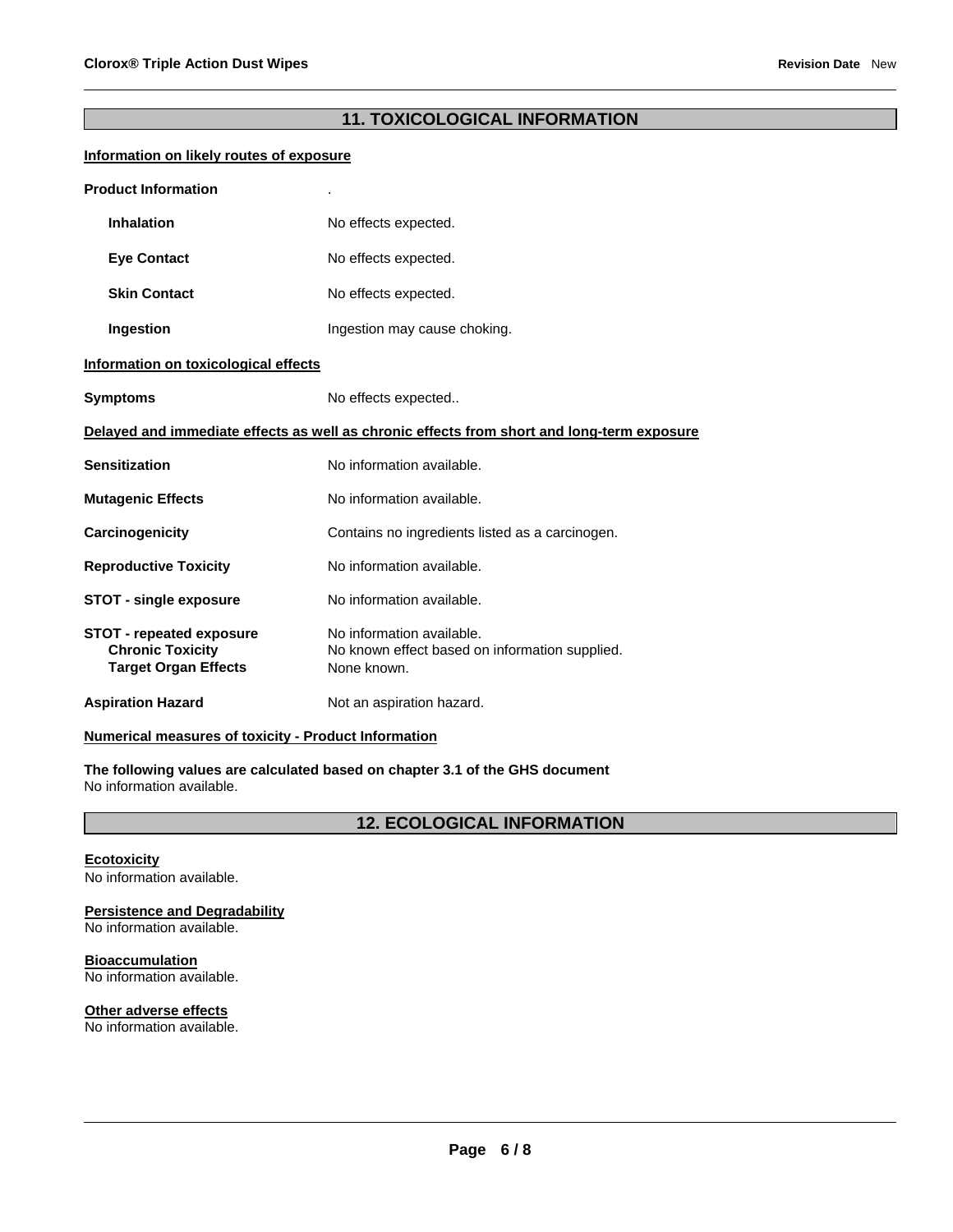# **13. DISPOSAL CONSIDERATIONS**

#### **Disposal methods**

Dispose of in accordance with all applicable federal, state, and local regulations.

#### **Contaminated Packaging**

Do not reuse empty containers. Dispose of in accordance with all applicable federal, state, and local regulations.

|                 | <b>14. TRANSPORT INFORMATION</b> |  |  |  |
|-----------------|----------------------------------|--|--|--|
| <u>DOT</u>      | Not regulated.                   |  |  |  |
| <u>TDG</u>      | Not regulated.                   |  |  |  |
| <b>ICAO</b>     | Not regulated.                   |  |  |  |
| <b>IATA</b>     | Not regulated                    |  |  |  |
| <b>IMDG/IMO</b> | Not regulated                    |  |  |  |
| −               |                                  |  |  |  |

# **15. REGULATORY INFORMATION**

#### **Chemical Inventories**

| <b>TSCA</b>     | All components of this product are either on the TSCA 8(b) Inventory or otherwise exempt |
|-----------------|------------------------------------------------------------------------------------------|
|                 | from listing.                                                                            |
| <b>DSL/NDSL</b> | All components are on the DSL or NDSL.                                                   |

**TSCA** - United States Toxic Substances Control Act Section 8(b) Inventory **DSL/NDSL** - Canadian Domestic Substances List/Non-Domestic Substances List

## **U.S. Federal Regulations**

#### **SARA 313**

Section 313 of Title III of the Superfund Amendments and Reauthorization Act of 1986 (SARA). This product does not contain any chemicals which are subject to the reporting requirements of the Act and Title 40 of the Code of Federal Regulations, Part 372.

#### **SARA 311/312 Hazard Categories**

| <b>Acute Health Hazard</b>        | Nο |
|-----------------------------------|----|
| <b>Chronic Health Hazard</b>      | Nο |
| <b>Fire Hazard</b>                | Nο |
| Sudden Release of Pressure Hazard | Nο |
| <b>Reactive Hazard</b>            | N٥ |

#### **CWA (Clean Water Act)**

This product does not contain any substances regulated as pollutants pursuant to the Clean Water Act (40 CFR 122.21 and 40 CFR 122.42).

## **CERCLA**

This material, as supplied, does not contain any substances regulated as hazardous substances under the Comprehensive Environmental Response Compensation and Liability Act (CERCLA) (40 CFR 302) or the Superfund Amendments and Reauthorization Act (SARA) (40 CFR 355). There may be specific reporting requirements at the local, regional, or state level pertaining to releases of this material.